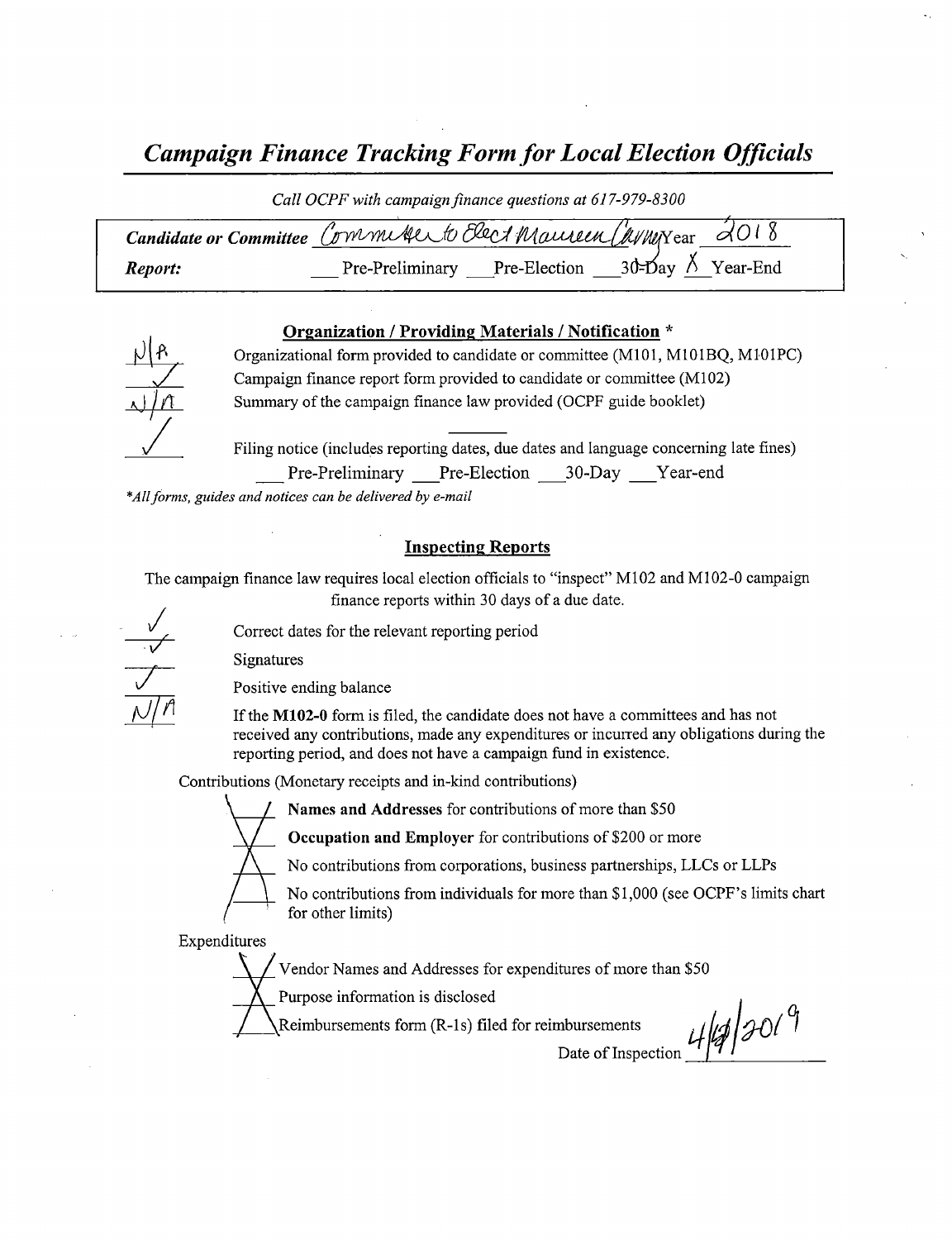|                                                     | Form CPF M T101: CHANGE OF TREASURER;<br><b>ACCEPTANCE OF OFFICE BY TREASURER</b><br><b>MUNICIPAL FORM</b> |  |  |  |  |
|-----------------------------------------------------|------------------------------------------------------------------------------------------------------------|--|--|--|--|
| Commonwealth<br>of Massachusetts                    | <b>Office of Campaign and Political Finance</b>                                                            |  |  |  |  |
| File with: City / Town Clerk or Election Commission |                                                                                                            |  |  |  |  |
| Committee Name:                                     | Committee to Elect Maureen Carney                                                                          |  |  |  |  |

Lamber

A public employee may not serve as treasurer of any political committee (see below).<br>
2a. Treasurer's Address:  $\frac{171 \text{ FeV}e \text{ vq}}{271 \text{ FeV}}$ City/State/Zip:  $N$ orthamp/orn MA 0106 O<sup>phone#</sup>: 508 E-mail: pj/ambert0103 3. Committee Mailing Address: mar/.con Committee Mailing Address: 13 Church 5+<br>City/State/Zip: <u>NoveManyeton</u> MA 01060 Phone#: 473 478 76/5

I hereby accept the office of Treasurer of the above- named committee. I affirm that I am not <sup>a</sup> public employee as defined by M.G.L. c. 55, s. 13. I understand that: 1) I am subject to certain duties and liabilities under M.G.L. c. 55, including the timely filing of campaign finance reports and keeping detailed accounts and records of all campaign finance activity for a period of six years from the date of the relevant election; 2) if after my acceptance of this office I become an appointed public employee, I must resign this position and notify OCPF of my resignation; and 3) <sup>a</sup> candidate or elected official may not serve as treasurer of a political action committee except as authorized by M.G.L. c. 55, s. 5A nor for the political committee organized on his/her behalf.

SIGNED UNDER THE PENALTIES OF PERJURY:

2. New Treasurer\*:

a nar / h Date:  $\mathcal{B}$ airer's sionature

### FOR CANDIDATE COMMITTEES ONLY

<sup>1</sup> hereby consent to the appointment of the new treasurer of this committee. SIGNED UNDER THE PENALTIES OF PERJURY:

Date: Candidate's signature

#### DEFINITION OF A PUBLIC EMPLOYEE

M.G.L. Chapter 55, Section 13 states that a person who is employed for compensation by the Commonwealth or any county, city or town( other than an elected official) may not directly or indirectly solicit or receive political contributions. Such persons may not serve as treasurers of any political committee. If you are unsure of your status, please contact OCPF for further guidance.

### SELECTED EXTRACTS FROM M.G.L C. 55

Section 3 requires the director to:

"assess a civil penalty for any [late filed] report ... of twenty-five dollars (\$25) per day .... [up to \$5,000 per report]. In the case of failure to file by a candidate or a candidate's committee, the civil penalty shall be assessed against the candidate; and in all other instances, the civil penalty shall he assessed against the treasurer of a political committee....

Section 5 outlines statements of organization of political committees:

... Any change in information previously submitted in a statement of organization shall be reported to the director, or if organized for the purpose of a city or town election only, to the city or town clerk, within ten daysfollowing the change.

Each political committee shall have a treasurer who shall qualify for his office by filing a written acceptance thereof with the director, or if organized for the purpose ofa city or town election only, with the city or town clerk. Said treasurer shall remain subject to all the duties and liabilities imposed by this chapter until his written resignation of the office is received or his successor's written acceptance is filed as aforesaid. No person acting under the authority of, or on behalf of, any political committee shall receive any money or anything of value, or expend or disburse the same, or incur expenses while it has no treasurer qualified as aforesaid, or while the name and address of any of its officers or members, as originally or subsequently chosen, is not filed in accordance with the provisions of this section or chapter 52, as the case may be.

Each treasurer of a political committee shall keep and preserve detailed accounts, vouchers and receipts as prescribed for a candidate by the provisions of section two. Each treasurer of a political committee shall keep said records for a period of six years following the date of the relevant election....

No expenditure shall be made for, or on behalf of, a political committee without the authorization of the chairman or treasurer, or their designated agents....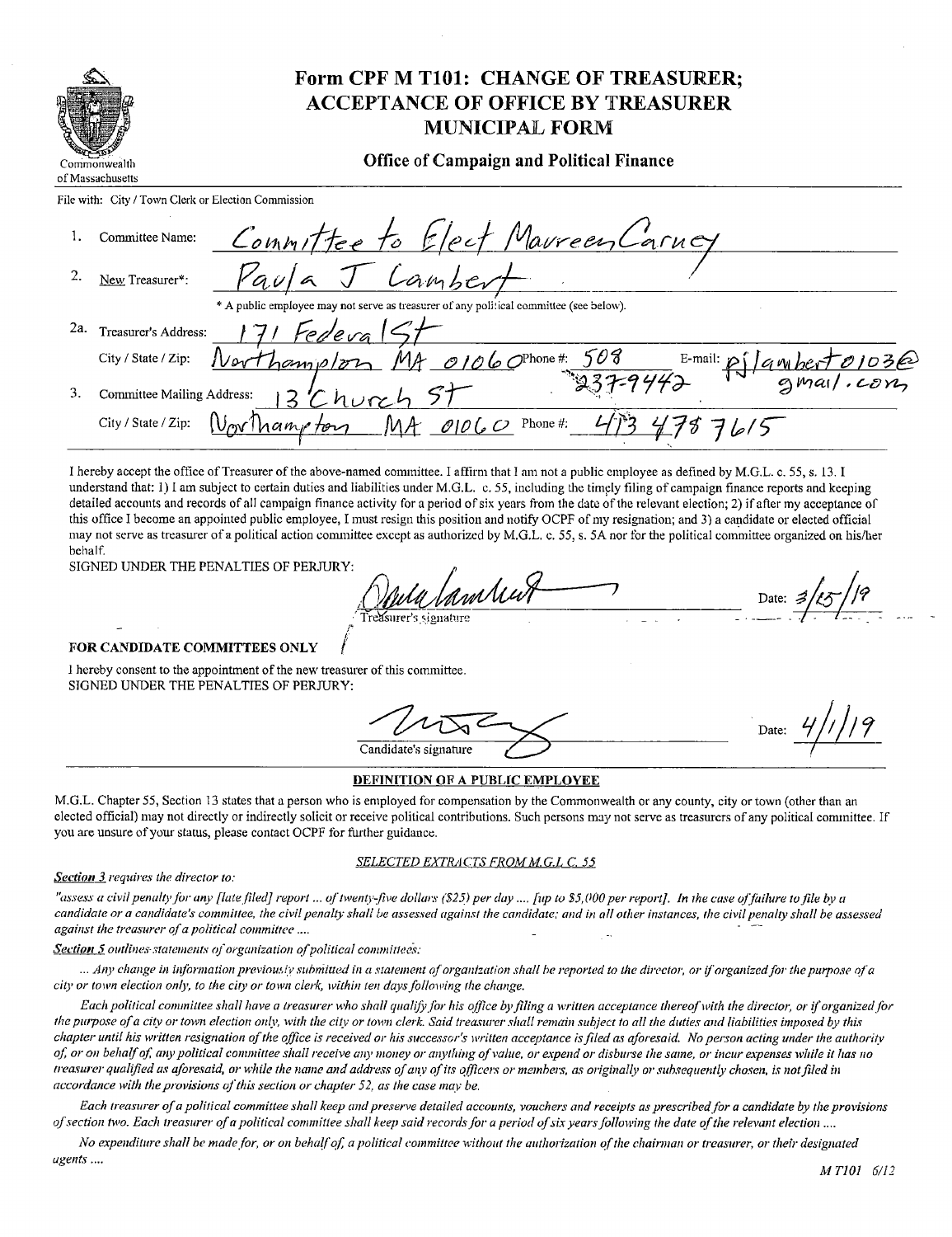

Commonwealth

## Form CPF M 102: Campaign Finance Report of Massachusetts **COLOGES** Of Compaign and Political Finance

File with: Director<br>Office of Campaign and Political Finance<br>One Ashburton Place Rm. 411<br>(617) 979-8300<br>(617) 979-8300

#### Reporting Period: Beginning: 1/1/2018 Ending: 12/31/2018

Type of Report: 2018 Year-end Report

| Carney, Maureen                                | Maureen Carney                         |  |  |
|------------------------------------------------|----------------------------------------|--|--|
| Full Name of Candidate                         | Committee Name                         |  |  |
| Municipal, Local Filer                         | Mary MeDermout Paula Cambert           |  |  |
| Office Sought/ District                        | Name of Committee Treasurer            |  |  |
| 13 Church St.<br>Northampton, MA 01060<br>- 11 | 13 Church St.<br>Northampton, MA 01060 |  |  |
| Residential Address                            | Committee Address                      |  |  |

| SUMMARY BALANCE INFORMATION             |                       |
|-----------------------------------------|-----------------------|
| Ending balance from previous report:    | \$1,945.00            |
| Total receipts this period:             | \$0.00                |
| Subtotal:                               | \$1,945.00            |
| Total expenditures this period:         | a marine<br>\$0.00    |
| Ending Balance:                         | \$1,945.00            |
| Total inkind contributions this period: | \$0.00                |
| Total outstanding liabilities:          | \$1,950.00            |
| Name of Bank Used:                      | Florence Savings Bank |

#### Affidavit of Committee Treasurer:

I certify that <sup>I</sup> have examined this report, including attached schedules and it is, to the best of my knowledge and belief, a true and complete statement of all campaign finance activity including all contributions, loans, receipts, expenditures, disbursements, inkind contributions and liabilities for this reporting period and represents the campaign finance activity of all persons acting under the authority or on behalf of this committee in accordance with the requirements of M. G. L. c. 55.

Signed under the penalties of perj Treasurer's signature (in ink)

9 ||<u>|</u>|) v AP R - <sup>4</sup> <sup>2019</sup>

Affidayit of Candidate ( check 1 box only) didate with Committee and no. activity independent of the committee

I certify that I have examined this report, and attached schedules and it is, to the best of my knowled true and complete statement of all campaign finance activity, of all persons acting under the authority or CHTYCLEAKS OFFICE.<br>This committee in accordance with the requirements of M.G.L. c. 55. I have not received any cont any liabilities nor made any expenditures on my behalf during this reporting period.

Candidate without Committee OR candidate with independent activity filing separate report.  $\Box$ 

I certify that I have examined this report and attached schedules and it is, to the best of my knowledge and belief, a true and complete statement of all campaign finance activity including contributions, loans, receipts, expenditures, disbursements, inkind contributions and liabilities for this reporting period and represents the campaign finance activity of all persons acting under the authority or on behalf of this committee in accordance with the requirements of M.G.L. c. 55.

Signed under the penalties of perjury<br> $\bigwedge$  $\cal C$ Candidate's signature (in ink)